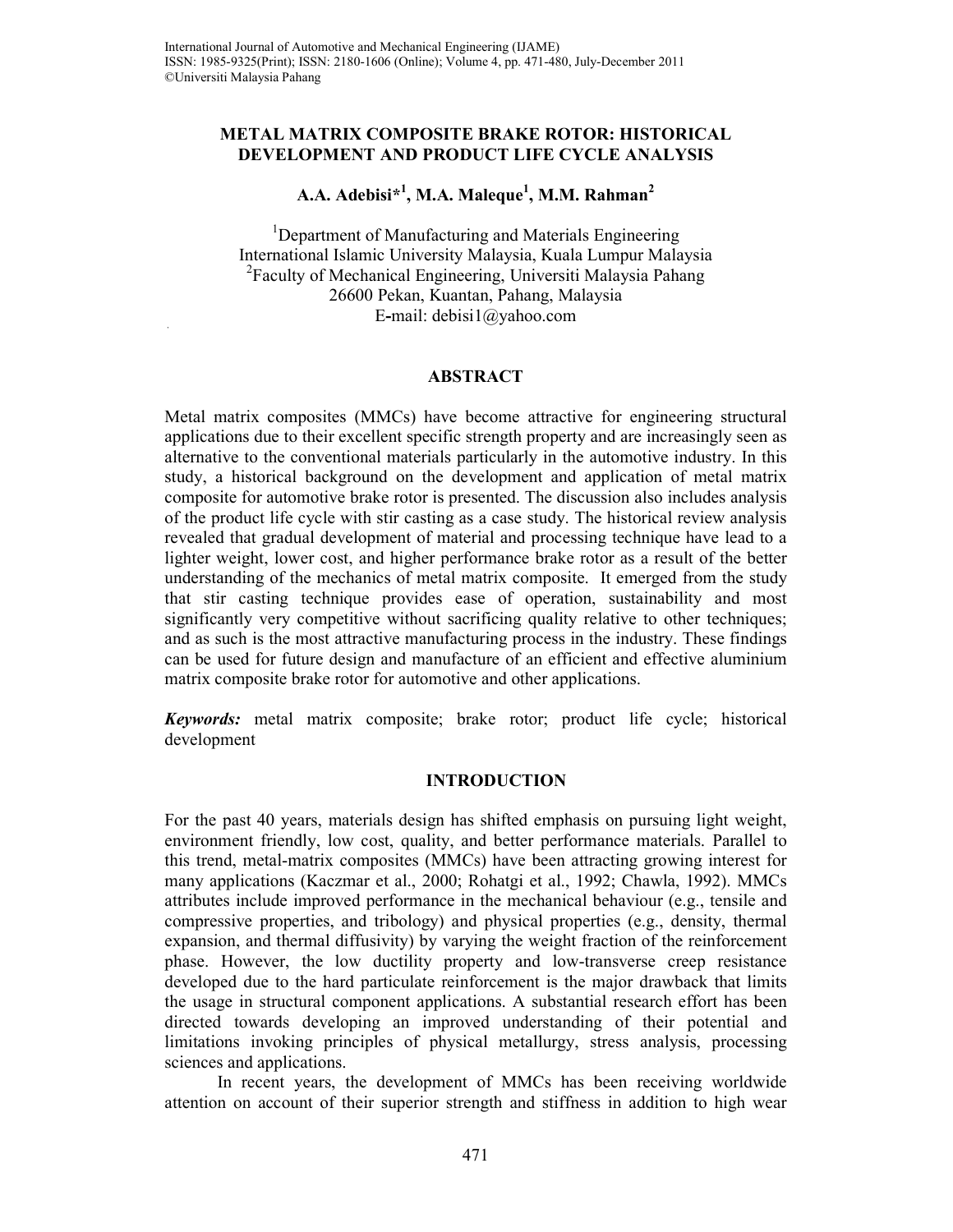resistance and creep resistance comparison to their corresponding wrought alloys. Metal-matrix composites have been used commercially in the automotive market for nearly 20 years. Properties of interest to the automotive industry include increased specific strength and stiffness, wear resistance, thermal conductivity and improved highcycle fatigue resistance (Allison and Cole, 1993). Weight savings is also important in automotive applications with the need for achieving performance improvements with much lower-cost materials and processes. There has been successful application in several automotive applications in which the combination of properties and cost satisfied a particular need. As a result of these successful applications, business communications company (BCC), Inc (www.bccresearch.com) estimates that the global market for metal matrix composites consumed 4.1 million kilograms of materials in 2007 and 4.4 million kilograms in 2008. This is expected to increase to 5.9 million in 2013, for a compound annual growth rate (CAGR) of 5.9%. The ground transportation segment has the largest share of the market and used 2.4 million kilograms of materials in 2008. This should reach 3.2 million kilograms in 2013, for a CAGR of 5.5% (Swift, 2009). Figure 1 shows the global metal matrix composite by application and segment.



Figure 1. Global MMC outlook by application/segment, 2004 – 2013 [http://www.bccresearch.com/report/AVM012D.html]

In automotive application, brake rotors have been held up as an example where MMCs make a difference. In terms of weight, MMC rotor designs provide up to a 60% reduction when compared to cast iron. In addition, aluminum MMC rotors outperform their iron counterparts in terms of their mechanical properties and practical use. It has been found that the value of weight reduction in the automotive industry is between \$0.35- \$3.50/kg depending on vehicle platform. Therefore, a 7-kg-iron rotor produced in aluminum MMC at 50% the weight could result in a savings of \$ 1.23- \$12.25. In a comparison of an aluminum MMC brake rotor vs. an iron brake rotor, the iron component will be the higher value in terms of purchase price, post-purchase processing and maintainability, but the MMC component wins out in terms of performance, marketability and maintainability (Bruski, 2000).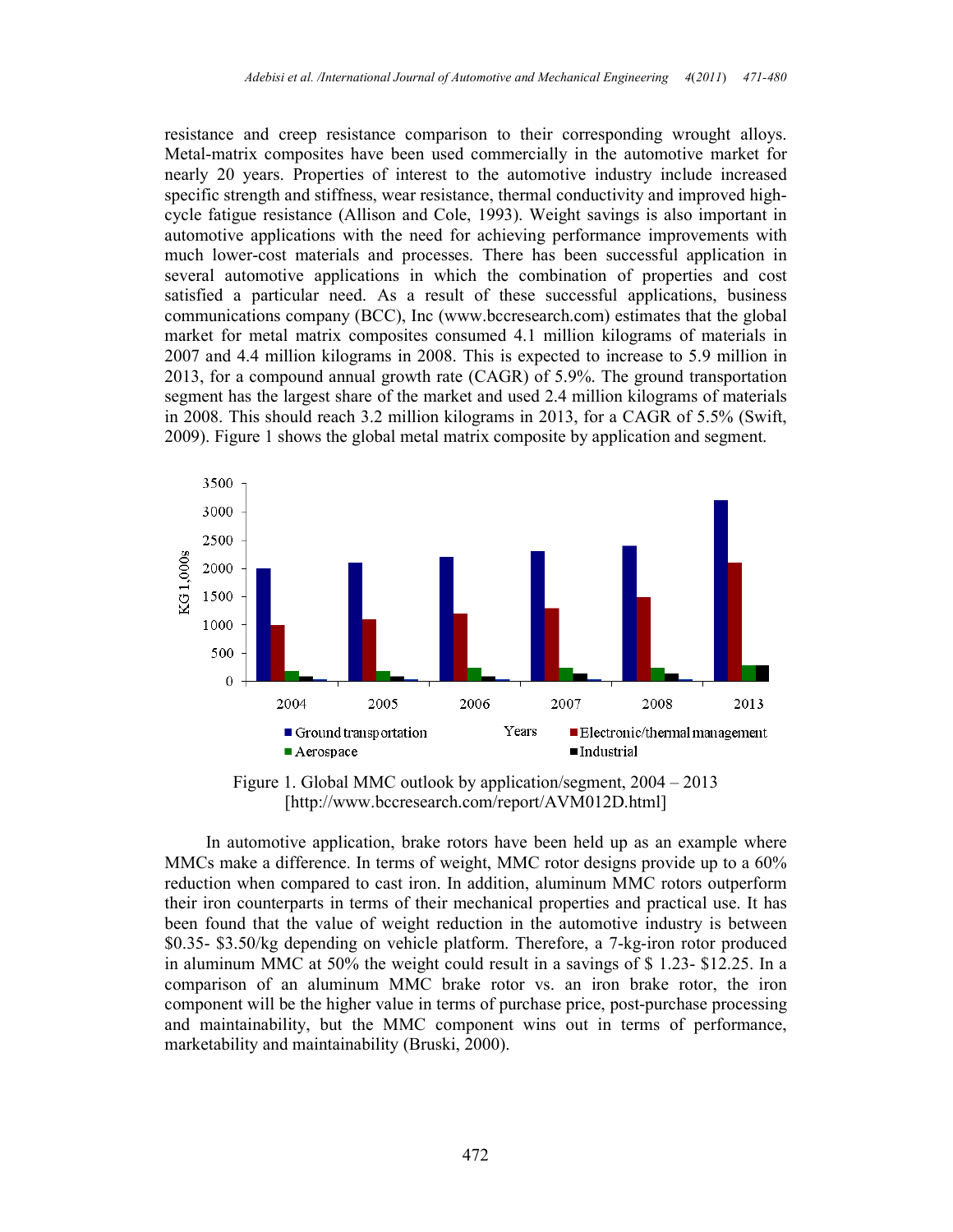#### **HISTORICAL REVIEW OF BRAKE ROTOR**

Brake rotor development and its use began in England in the 1890s. The first calipertype automobile brake rotor was patented by Frederick William Lanchester at Birmingham, UK in 1902 and used successfully on Lanchester cars. However, the limited choice of metals in this period resulted to the use of copper as the braking medium acting on the rotor. Major advancement in brake technology came in 1918 with the invention of four wheel hydraulic brake systems by Malcolm Loughead. The hydraulic brake system replaced the mechanical brake system that was in use at this time. The mechanical system had numerous disadvantages which made it difficult to brake all the wheels evenly, often causing a loss of control. Moreover, it required drivers to exert tremendous amounts of force on the brake pedal to slow the car. The hydraulic brake system multiplied the force that was applied to the brake, lessening the amount of force needed to be applied to the brake pedal by the driver. This system was first used in 1918 by Duesenberg, by 1929; four wheel hydraulic braking systems were standard equipment on modern cars. Modern-style brake rotors first appeared on the low-volume Crosley Hotshot in 1949, although they had to be discontinued in 1950 due to design problems which significantly affect the life cycle of the brake rotor.

Aluminum matrix composites were first developed to meet very high performance needs for structural applications. Continuous fiber reinforced aluminum was used in the Space Shuttle and Hubble Space Telescope, material cost became a more significant consideration and emphasis shifted toward particulate-reinforced materials, with the goal of a lower cost, high volume product that could be used in automotive and commercial aerospace applications. Major aluminum companies, had metal matrix composites development programs in the 1980's and early 1990's. Alcan, through its Duralcan subsidiary, established a 36 million USD per year production capability for particulate-reinforced aluminum composites (Rittner, 2000). Automotive applications include cast aluminum composite brake drums and rotors on the Prowler and EV-1, driveshafts for the Corvette and GM S/T truck, and tire studs in Scandinavia. In the aerospace field, aluminum composites are used in the fan exit guide vanes of the Pratt and Whitney 4000 series engines, which power the Boeing 777. Another exciting area of application for aluminum composites is in the fast-growing electronics packaging market, primarily for thermal management (as shown in Figure 1) applications in which the ability to match the coefficient of thermal expansion of the electronic materials is a key attribute.

Metal-matrix composite brake rotors and drums are typically produced by casting processes such as semi permanent gravity casting. Aluminum-magnesium and aluminum-silicon matrix alloys and both SiC and  $Al_2O_3$  particle reinforcements have been used, typically of at least 20% by volume. A number of automobiles now use MMC brake components. The Lotus Elise used four discontinuously reinforced aluminum (DRA) brake rotors per vehicle from 1996 to 1998, and the specialty Plymouth Prowler has used DRA in the rear wheels since production started in 1997. Discontinuously reinforced aluminum rotors are particularly attractive in lightweight automobiles and are featured in the Volkswagen Lupo 3L and the Audi A2. In addition, a number of electric and hybrid vehicles, such as the Toyota RAV4, Ford Prodigy, and the General Motors Precept, are reported to use MMC brake components (Miracle and Hunt, 2004). Figure 2 shows a selection of discontinuously reinforced aluminum (DRA) brake rotors.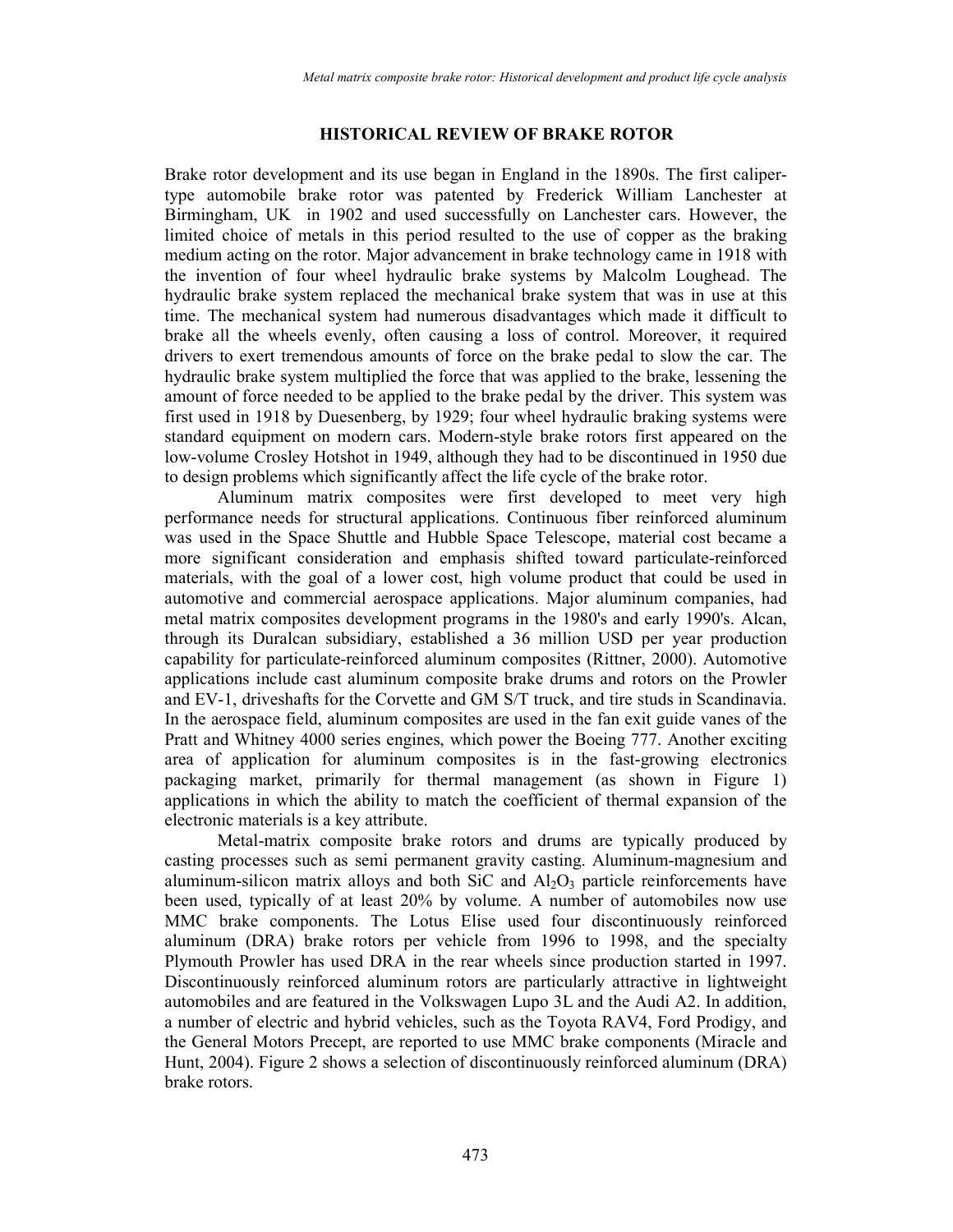

Figure 2. Discontinuously reinforced aluminum MMC brake rotors [http://www.mmc-assess.tuwien.ac.at]

### **MMC BRAKE ROTOR APPLICATION**

Aluminium-based MMCs offer a very useful combination of properties for brake system applications in replacement of cast iron. Specifically, the wear resistance and high thermal conductivity of aluminum MMCs enable substitution in disk brake rotors, with an attendant weight savings on the order of 50 to 60%. Because the weight reduction is unsprung, it also reduces inertial forces, providing an additional benefit in fuel economy. In addition, lightweight MMC rotors provide increased acceleration and reduced braking distance. It is reported that, based on brake dynamometer testing, MMC rotors reduce brake noise and wear, and have more uniform friction over the entire testing sequence compared to cast iron rotors (Miracle and Hunt, 2004). Table 1 shows the advantages of metal matrix composite over metals and other composites (Chawla and Chawla, 2006)

| Table 1. Advantages of metal matrix composites (MMC) over metals and other |
|----------------------------------------------------------------------------|
| composite (polymer matrix composites PMC)                                  |

| <b>Metals</b>                                                    | <b>Other composites</b>                    |
|------------------------------------------------------------------|--------------------------------------------|
| Major weight savings due to higher Higher strength and stiffness |                                            |
| strength-to-weight ratio                                         |                                            |
| Exceptional dimensional<br>stability                             | Higher thermal conductivity and service    |
| (for example, SiC,/Al to Al)                                     | temperatures                               |
| Higher elevated temperature stability,                           | Higher electrical conductivity (grounding, |
| i.e., creep resistance                                           | space charging)                            |
| Significantly improved cyclic fatigue                            | Better transverse properties and radiation |
| characteristics                                                  | survivability (laser, UV, nuclear, etc.)   |
| Better wear resistance                                           | Improved joining characteristics           |

Aluminum is utilised as the most popular matrix for the metal matrix composites (MMCs). The Al alloys are quite attractive due to their low density, their capability to be strengthened by precipitation, their good corrosion resistance, high thermal and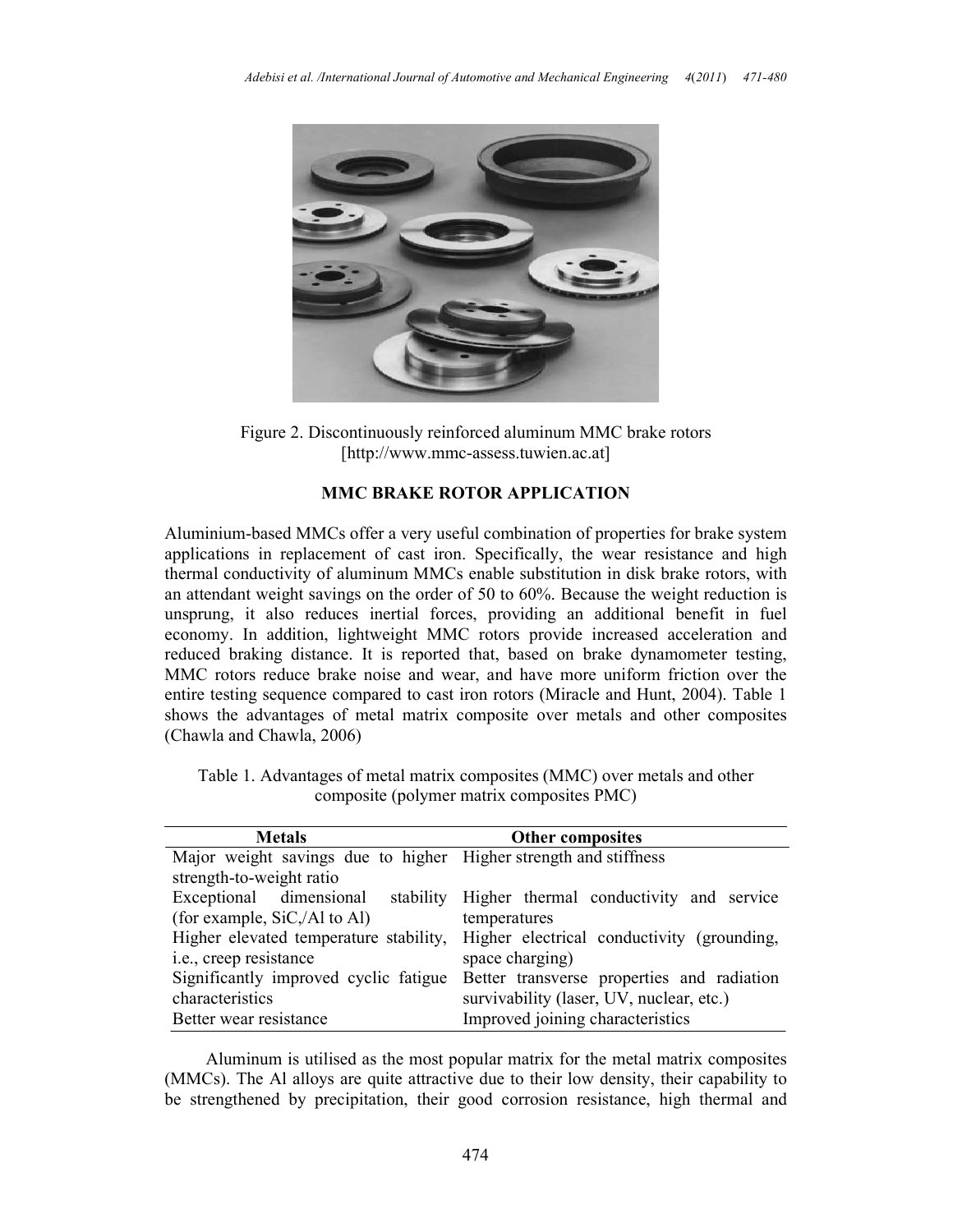electrical conductivity, and their high damping capacity. They are usually reinforced by SiC,  $Al_2O_3$ , C but TiB<sub>2</sub>, BeO, BN, B<sub>4</sub>C, SiB<sub>6</sub>, Cr<sub>3</sub>C<sub>2</sub>, Gr, TiB, TiC, Si may also be considered. From previous study (Andreas, 2007) it was found that the usage of matrix and particle reinforcement materials by companies varies, Figures 3 and 4 indicate that most company uses aluminium as matrix material and SiC as particle reinforcement respectively.



Figure 3. Usage of matrix materials



Figure 4. Usage of particulate reinforced materials

#### **PRODUCT LIFE CYCLE ANALYSIS**

The life cycle of a product is the length of time between its introduction on the market for the first time and the time when the production declines or decides to stop. The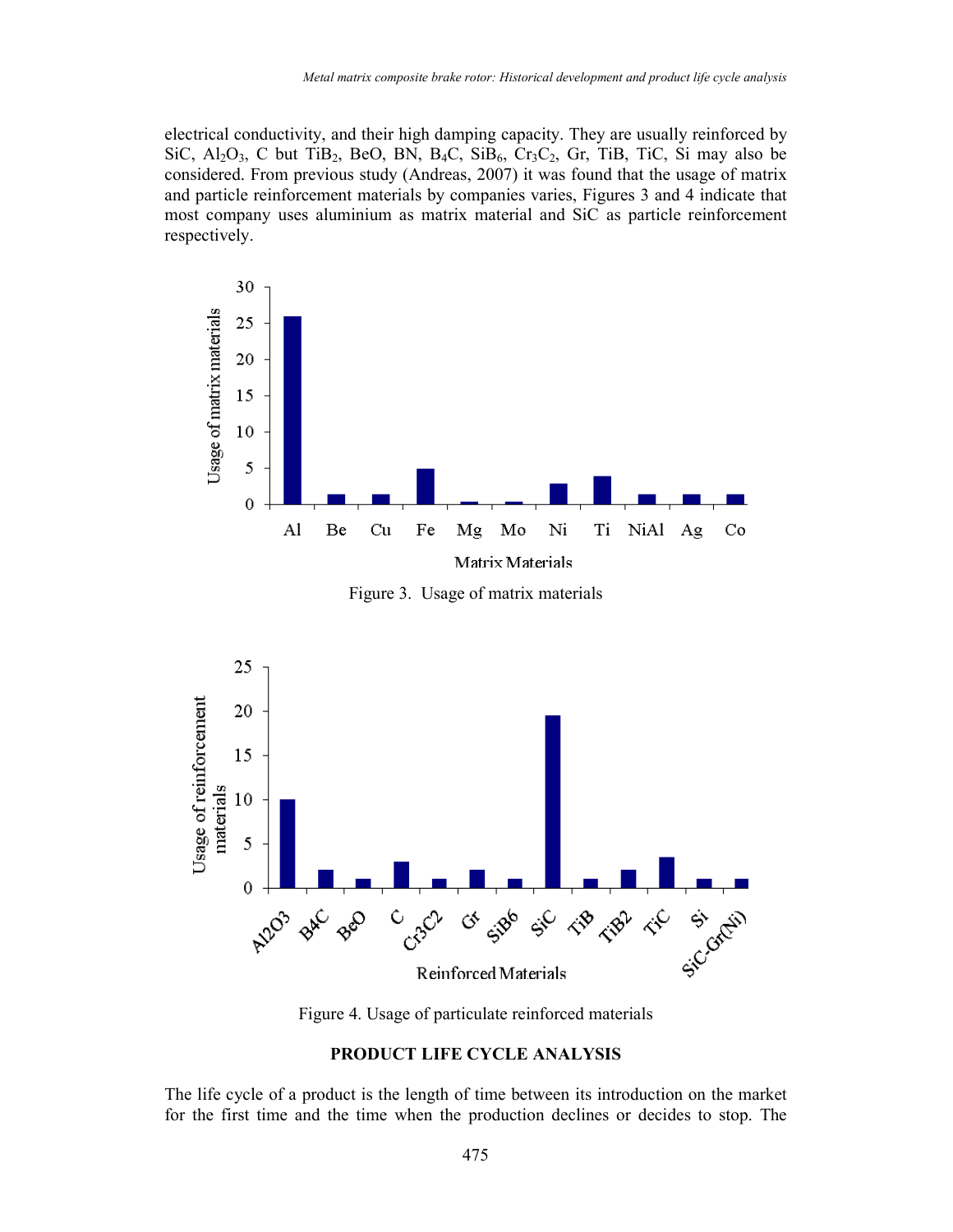interval between the introduction and decline stage witnesses the growth and maturity stages of the product and it varies from few months to several years depending on its nature, usefulness, competition, environmental impact as well as technological development. The automotive industries have a relatively short life cycle as a result of fast technological development, pressure due to competition are also high due to advanced research and development. Automobile parts (piston, push rods, connecting rods, drive shaft, and brake systems) have witnessed advancement in materials and manufacturing processes which in turn has influenced the life cycle analysis.

### **Brake rotor life cycle**

The life cycle of an automotive brake rotor begins when it is introduced into the market after product development. This gives opportunity for new product as a result of material development and better processing technique. Initially sales grow slowly at the introduction stage when the MMC brake rotor is new on the market due to the limited awareness of its performance and improved properties. Sales subsequently rise rapidly during the period of growth with the acceptance of an increasing number of customers as the market stabilises, then the product MMC brake rotor becomes mature. As the brake rotor reaches maturity, it is overtaken by new developments with the introduction of superior competitors. At this period it experiences a decline and may be eventually withdrawn when new design modification with new materials and manufacturing processes is not developed to prolong the life cycle. From Figure 5, it can be seen that brake rotor life cycle consist of four different stages such as introduction, growth, maturity and decline.



Figure 5. Automotive brake rotor life cycle

### **Introduction Stage**

At the introduction (or development) stage market size and growth is slow. Substantial research and development costs have been incurred in getting the MMC brake rotor to this stage. In addition, marketing costs may be high and it is unlikely that companies will make profits on newly developed products at this stage. The newly developed brake rotors are carefully monitored and advertised to ensure that they start to grow. Otherwise, the best option may be to withdraw or end the product. The need for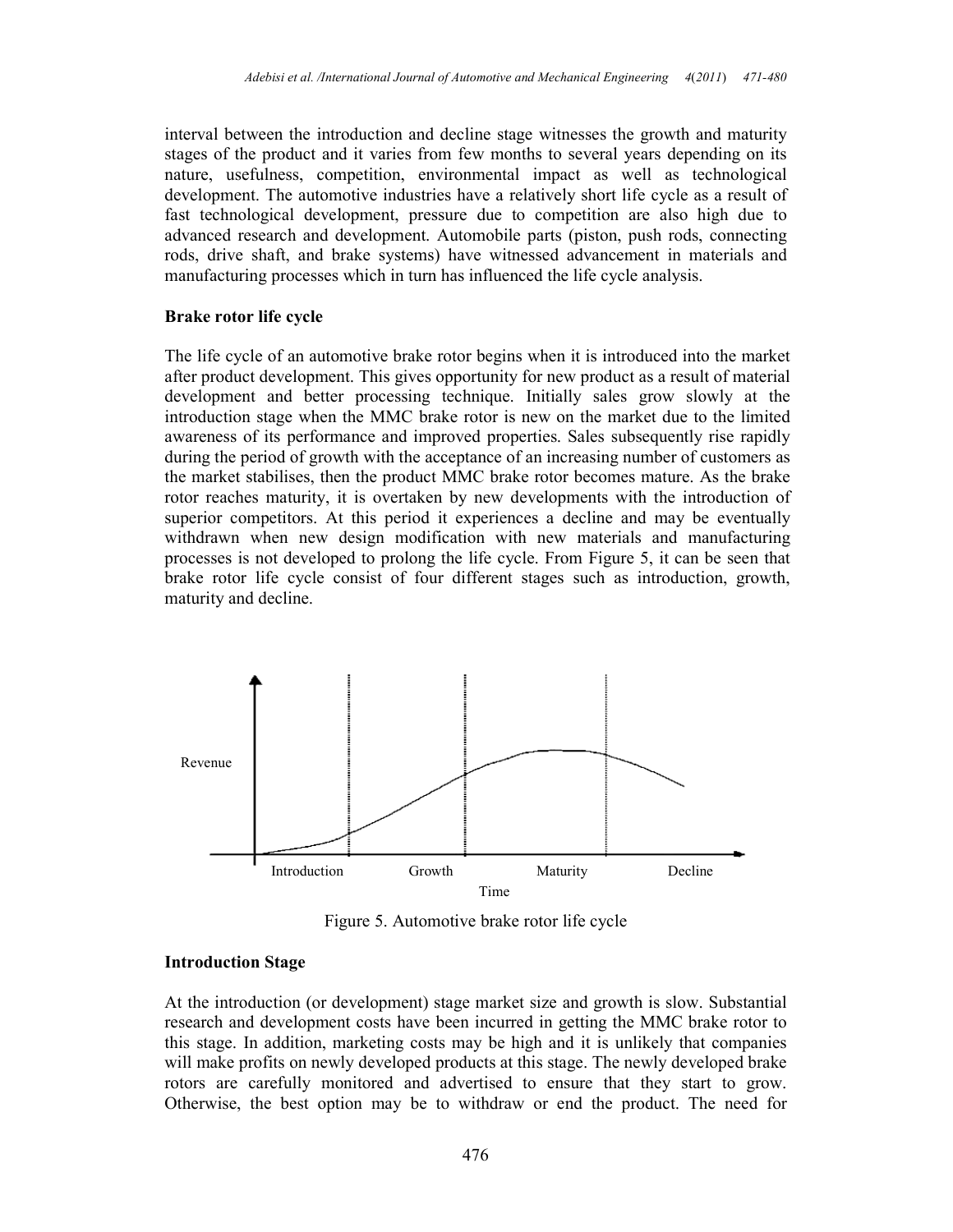immediate profit is not a pressure as the lack of it is expected at this time. The superior mechanical and thermal performance is promoted to create awareness. If the MMC rotor has no or few competitors, a skimming price strategy is employed to maximise profits. Limited numbers of product will be available in few channels of distribution. Figure 6 shows the profit and loss for the product life cycle of brake rotor and it clearly illustrates that heavy costs is incurred for research and development before the launch of the MMC brake rotor. This is a negative cash flow and great effort is usually applied to minimise this expenditure.

## **Growth Stage**

The growth stage is characterised by rapid growth in sales and profits as the product is becoming established. Profits arise due to an increase in output (economies of scale) and possibly better prices for raw materials and manufactured components. Competitors are fewer, sales are growing and profit margins are good. At this stage, it is cheaper for company to invest in increasing their market share as well as enjoying the overall growth of the market. Competitors are attracted into the market with very similar offerings. Advertising cost becomes high and focuses upon developing product brand such as ventilated and solid brake rotors with various design concepts.



Figure 6. Profit and loss for the product life cycle of automotive brake rotor

## **Maturity Stage**

It is in the stage where competition is most intense because the production rates are most efficient, the investment used in the MMC brake rotor development is recovered, and most profits are made. In order to prolong the maturity stage, efforts should be made to develop new design modification with new materials and manufacturing processes for the MMC brake rotor and also adopting new marketing strategies. Introducing an improved version of the brake rotor can also prolong its life cycle. This will improve efficiency or extend the use of the product to new applications and environments. Improving fuel economy by reducing weight, reducing aerodynamic drag forces, or improving the efficiency of the engine can extend the maturity stage.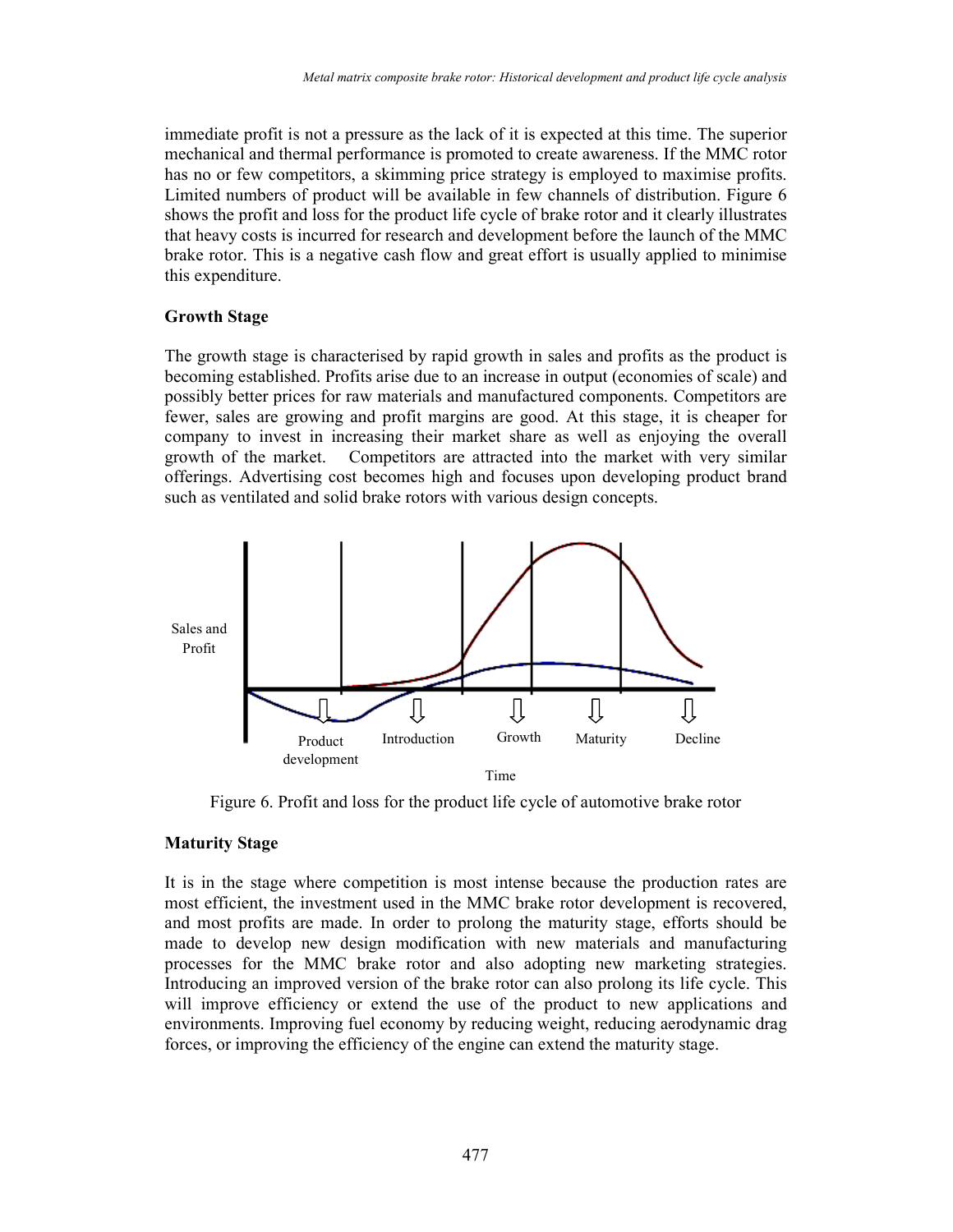#### **Decline Stage**

 At this stage, as a result of the appearance of other competitive advanced material brake rotor, processing technique, or technological advances the MMC brake rotor may become less competitive causing the sales to decrease and the rotor to reach the decline stage. From the above study it is not sufficient to design and manufacture a successful brake rotor. Researchers and engineers should continue to improve the effectiveness and efficiency of the brake rotor by making use of new technologies in order to improve the performance of the rotor.

#### **STIR CASTING OF ALUMINIUM METAL MATRIX COMPOSITE**

Stir casting is a unique and prominent technique for the development of reinforced aluminium matrix composite materials. This technique is utilized as a result of its simple process and ability to overcome the problem of expensive processing method which has restricted the widespread application of metal matrix composite which are considered potential material candidate for various structural and non structural applications in the field of aerospace, automotive, biomedical, military defence and sports industries. The development of this promising technique evolved as a result of modern technological advancement in material application and the demand for light weight materials with improved mechanical and thermal properties. This process involves a liquid state fabrication technique which requires the incorporation of reinforcing phase (discontinuous form) into a molten matrix metal (continuous form) to obtain a uniform distribution through stirring as shown in Figure 7.



Figure 7. A schematic diagram showing (a) incorporation of reinforcing phase into matrix metallic material (b) the stir casting setup (Gupta and Sharon, 2011).

Ibrahim et al. (1991) and Lloyd (1994) report that vortex-mixing technique for the preparation of ceramic particle dispersed aluminium matrix composites (AMC) was originally developed by (Surappa and Rohatgi, 1981) at the Indian Institute of Science. Subsequently several aluminium companies further refined and modified the process which are currently employed to manufacture a variety of AMCs on commercial scale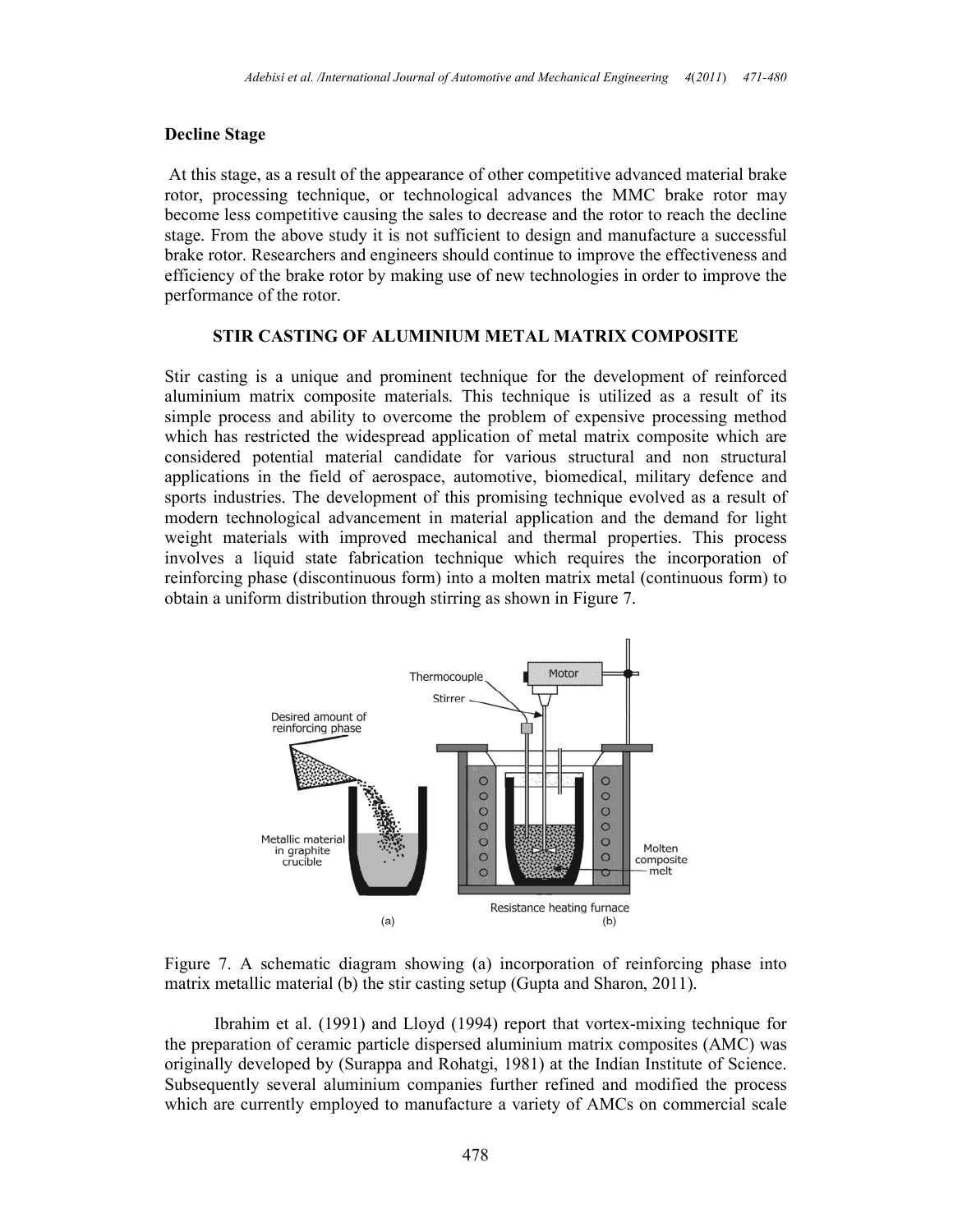in various industries. The cost of production is about one-third (Skibo and Schuster, 1988) to half compared to other competitive methods such as centrifugal casting and powder metallurgy for large volume production. It is also anticipated that the cost of production will fall to one-tenth with further research and development. Figure 8 shows the material flow process for MMC brake rotor production using stir casting process.



Figure 8. Material flow process for MMC brake rotor production

From Figure 8, the aluminum alloy was heated up to 953 K in a resistance-heated furnace. The molten metal is transferred to a graphite crucible in a semi solid state and the silicon carbide particles were added. The mixture was then stirred to optimize uniform particle distribution into the melt. After stirring, the mixture was reheated and the developed composite was poured into a mold for solidification. The final product gives the fabricated desired product AMC brake rotor.

#### **CONCLUSION**

The following conclusions can be drawn from the present study;

- a. The historical development revealed that there was a gradual development of material and processing technique for aluminium metal matrix composite.
- b. The stir casting technique for aluminium matrix composite brake rotor is better than other technique because it provides ease of operation, higher performance and better quality.
- c. Developing new design modification with advanced materials and manufacturing processes prolong the life cycle of the MMC brake rotor.
- d. Reviewing the present development gives opportunity for further improvement of the aluminium matrix composite brake rotor.

### **ACKNOWLEDGEMENT**

The authors acknowledge the support of the department of Manufacturing and Materials Engineering, International Islamic University Malaysia and also grateful to the Research Management Centre, International Islamic University Malaysia (IIUM), for financial support to conduct this research work under project EDW B 0906-332.